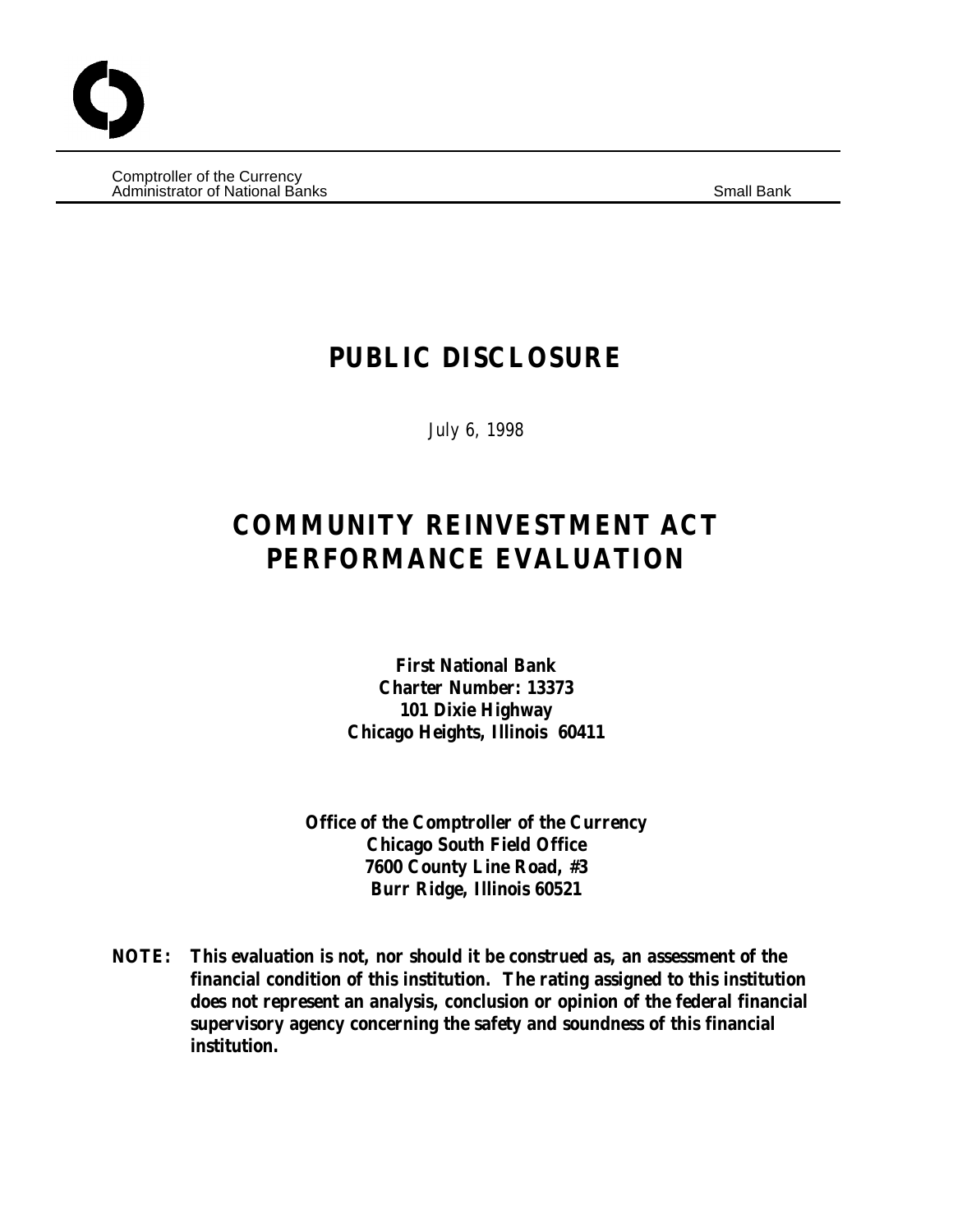# **GENERAL INFORMATION**

*The Community Reinvestment Act (CRA) requires each federal financial supervisory agency to use its authority when examining financial institutions subject to its supervision, to assess the institution's record of meeting the credit needs of its entire community, including low- and moderate-income neighborhoods, consistent with safe and sound operation of the institution. Upon conclusion of such examination, the agency must prepare a written evaluation of the institution's record of meeting the credit needs of its community.* 

*This document is an evaluation of the Community Reinvestment Act (CRA) performance of First National Bank (FNB), Chicago Heights, Illinois, prepared by Office of the Comptroller of the Currency, the institution's supervisory agency, as of July 6, 1998. The agency rates the CRA performance of an institution consistent with the provisions set forth in Appendix A to 12 CFR Part 25. The bank's prior CRA rating was "Satisfactory" as detailed in the Performance Evaluation dated June 24, 1996.* 

**INSTITUTION'S CRA RATING:** This institution is rated: "**Satisfactory record of meeting credit needs**". A Satisfactory rating is primarily based on FNB's good distribution of loans to low- and moderate-income borrowers, as well as to businesses of different sizes. Secondary points that support the bank's rating are the geographic distribution of loans, reasonable loan-todeposit ratio, and a majority of the loans are inside their assessment area.

#### **DESCRIPTION OF INSTITUTION**

FNB is a \$213 million dollar institution with its main office located in Chicago Heights, Illinois. The city of Chicago Heights is approximately 25 miles south of Chicago. Besides FNB's main office, it has full service branches located in Olympia Fields and Frankfort, Illinois. The Frankfort branch opened in August 1997.

FNB is 100% owned by Greatbanc, Incorporated which is located in Aurora, Illinois. Greatbanc, Incorporated is a multi-bank holding company which also owns all of the outstanding stock of the Aurora National Bank and Great Bank, N.A. The holding company also has majority ownership in Great Bank Algonquin. In addition, the holding company owns Greatbanc Trust Company and Greatbanc Operations.

The bank offers a wide variety of loan products, including residential real estate, consumer, and commercial loans. In addition, FNB offers government guaranteed programs such as FHA (Federal Housing Administration) and SBA (Small Business Administration) loans. FNB continues to offer the "Great Start" loan which helps individuals with no credit history establish a record of credit performance and the "First-Time Homebuyers" loan program.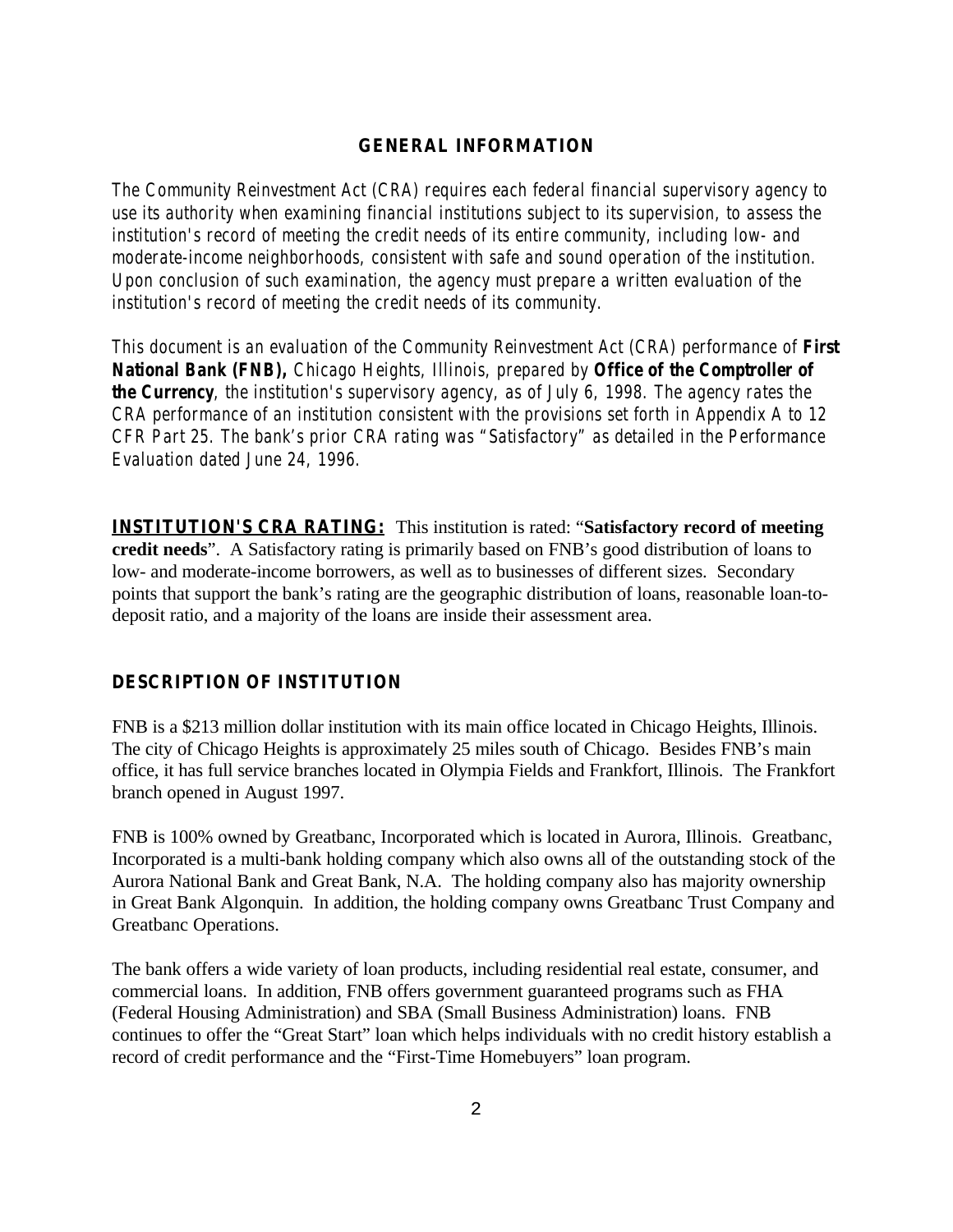Loans represent 66% of FNB's total assets. The loan mix as a percent of total loans is as follows: 43% commercial, 39% loans to consumers, 10% home equity lines, and 6% residential real estate. These percentages are based on outstanding dollar amounts as of the end of June 1998. As shown, the bank's focus is commercial lending. But, residential real estate and installment/retail loans, including home equity lines of credit are offered. For this analysis, we evaluated small business, mortgage, and installment loans originated between June 1996 through June 1998 inside FNB's assessment area. As a side, we noted that the largest percentage of the installment portfolio consists of martial arts loans and indirect auto loans. The martial arts portfolio is part of FNB's niche business strategy. The loans in this portfolio are provided by the martial arts schools to students across the country. The martial arts organization underwrites the loans subject to credit approval guidelines established by FNB. Due to the business relationship and location of these loans, they were not considered for CRA purposes. In addition, indirect auto loans which are purchased from their affiliate, Great Bank Algonquin, were not considered in this evaluation. Management does not maintain data on these types of loans since they only purchase them and do not originate them.

# **DESCRIPTION OF ASSESSMENT AREA**

FNB's assessment area consists of 30 census tracts within the southern portion of Cook County and eastern half of Will County. These 30 census tracts reach communities that are part of Chicago Heights, Lynwood, Matteson, County Club Hills, Hazel Crest, Mokena, Tinley Park, Ford Heights, Homewood, Olympia Fields, Flossmoor, Park Forest, Steger, Sauk Village, Glenwood, and Frankfort. FNB's assessment area is within the Chicago Metropolitan Statistical Area (MSA) 1600.

Each census tract in the bank's assessment area is classified by income based on the 1990 MSA median family income of \$42,758. Based on this amount, one tract within FNB's assessment area is considered a low-income area and five tracts are considered moderate-income areas. As shown in Table 1, this represents 20% of the total census tracts in the bank's assessment area. The assessment area includes FNB's main office, branches, automated teller machines, as well as the surrounding geographies where the bank originated or purchased a substantial portion of its loans. The assessment area meets the regulatory requirements and does not arbitrarily exclude low- or moderate-income geographies.

The total population of FNB's assessment area is 131,223. There are 34,902 families and 43,548 total households living in the assessment area. The 1998 median family income is \$59,500. Based on this level, approximately 17% of the families living in the bank's assessment area have an income that is less than 50% of the 1998 median family income and are classified as lowincome. An additional 17% of the families have an income of at least 50% and less than 80% of the median family income and are classified as moderate-income. See Table 1 for details.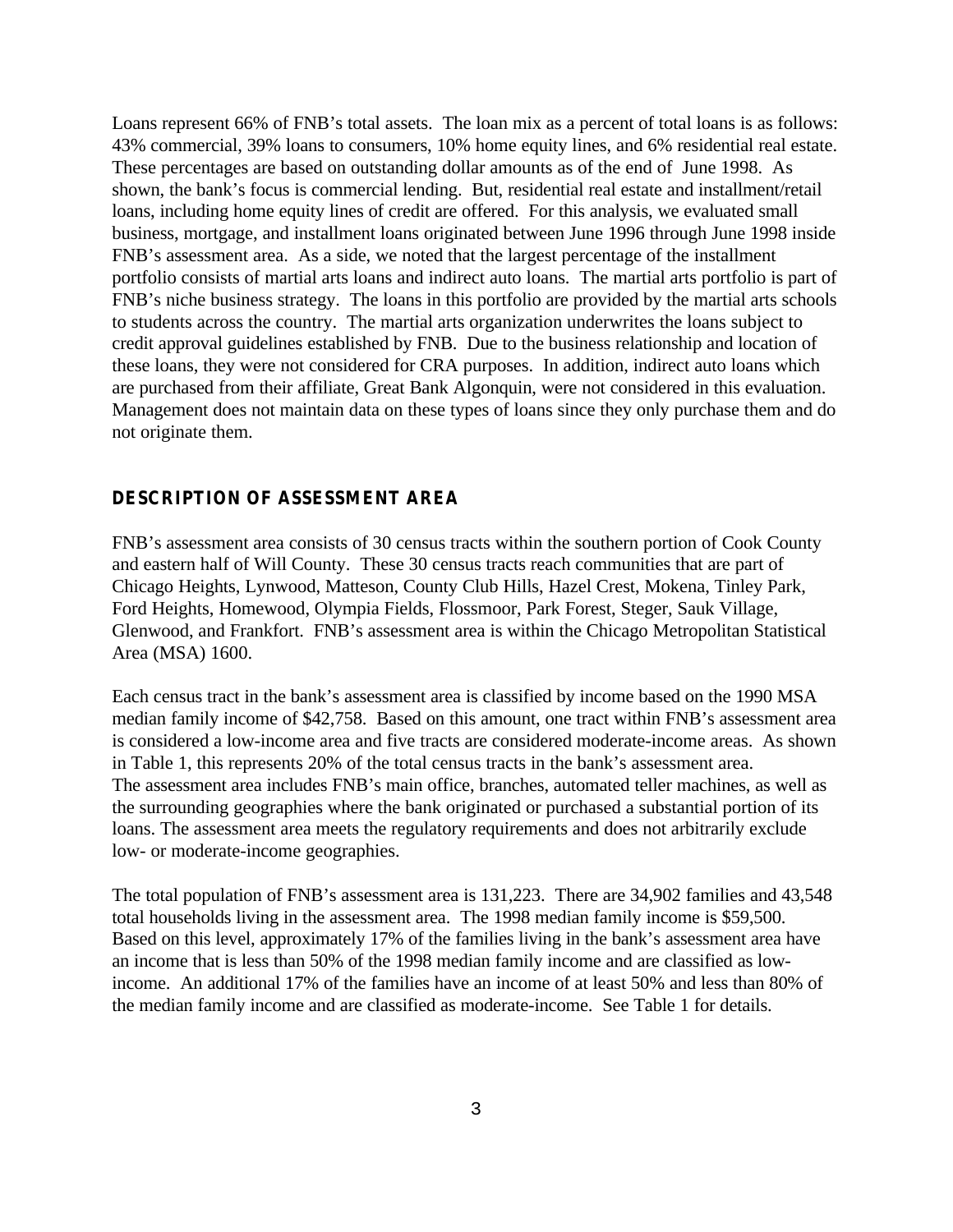| <b>First National Bank</b><br><b>Demographic Characteristics</b><br><b>Table 1</b>                                                                                                                                                            |    |      |        |      |        |      |  |  |  |
|-----------------------------------------------------------------------------------------------------------------------------------------------------------------------------------------------------------------------------------------------|----|------|--------|------|--------|------|--|--|--|
| # of<br>% of Total<br># of<br>% of Families by<br># of<br>% Owner<br><b>Income</b><br><b>Census Tracts</b><br><b>Families</b><br><b>Income Level</b><br><b>Housing</b><br>Occupied<br><b>Census</b><br>Level<br><b>Units</b><br><b>Tracts</b> |    |      |        |      |        |      |  |  |  |
| $\mathsf{Low}$                                                                                                                                                                                                                                |    | 3%   | 5,873  | 17%  | 1,128  | 1%   |  |  |  |
| Moderate                                                                                                                                                                                                                                      | 5  | 17%  | 6,067  | 17%  | 6,478  | 9%   |  |  |  |
| Middle                                                                                                                                                                                                                                        | 14 | 47%  | 8,891  | 26%  | 22,630 | 50%  |  |  |  |
| <b>Upper</b>                                                                                                                                                                                                                                  | 10 | 33%  | 14,069 | 40%  | 15,316 | 40%  |  |  |  |
| Total                                                                                                                                                                                                                                         | 30 | 100% | 34,902 | 100% | 45,552 | 100% |  |  |  |

Source: 1990 U.S. Census Bureau data

The local economy in general terms is stable. There are approximately 4,000 businesses located in FNB's assessment area. Among the 4,000, 75% of the businesses have sales less than or equal to \$1 million. A majority of the businesses have an employee base of 1-4 persons. The business community is not concentrated in a single industry. The area is characterized primarily by servicerelated businesses followed by retail trade and construction related businesses. Several large manufacturing firms are located in the assessment area which include Ford Motor, Calumet Steel, Rhone-Polance, United Globe Nippon, and Thrall Car. The assessment area consists of 45,552 housing units. Of these units, approximately 74% are owner occupied, 22% are rental occupied, and the remaining 4% are vacant. Table 1 details the percentage of owner-occupied units within each type of census tract. The median housing value is \$80,552 and the average age of the housing stock is approximately 36 years.

Many financial institutions serve the assessment area. According to 1996 HMDA information, there were 353 financial institutions who originated or purchased real estate mortgages in the bank's assessment area. Some of the institutions located in the assessment area are branches of large regional and money center banks.

Comments from the local community were used to assess the bank's efforts to help meet the credit needs of the area. In general, members of the community indicated that affordable housing, flexible mortgage products, as well as access to capital and small business financing are the greatest credit needs at this particular time. Several of the community contacts praised FNB for their involvement in community development and small business lending projects.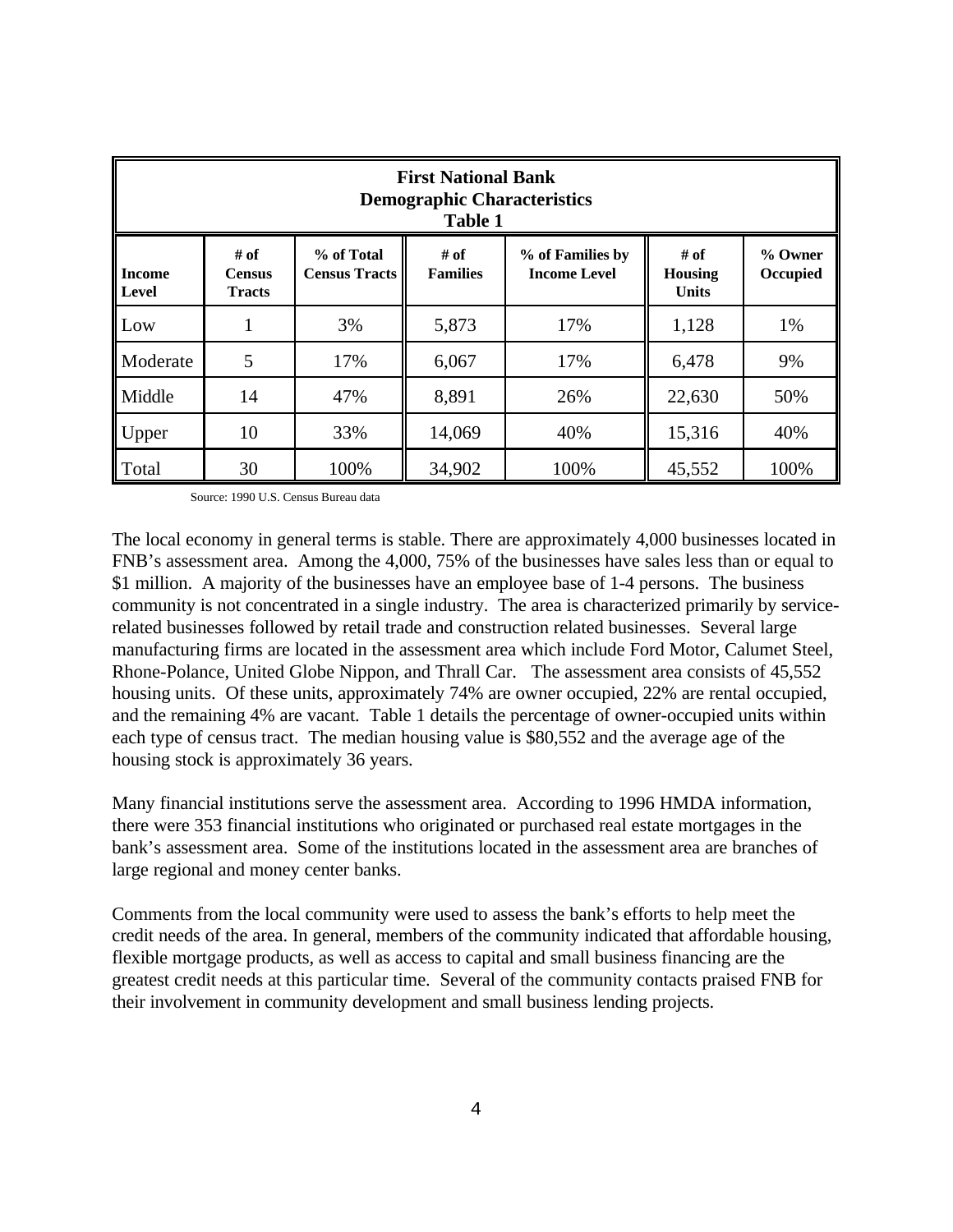# **CONCLUSIONS WITH RESPECT TO PERFORMANCE CRITERIA**:

# C **Lending to Borrowers of Different Incomes and Businesses of Different Sizes**

*FNB's overall distribution of mortgage and consumer loans among borrowers of different income levels and to businesses of different sizes is very good.*

FNB's mortgage lending to low- and moderate-income persons is very good in relation to the percentage of low- and moderate-income persons in the assessment area as conveyed in Tables 1 and 2. As shown below, 30% of the bank's HMDA mortgage loans (Home Mortgage Disclosure Act) were to low-income individuals and 24% were to moderate-income individuals. This compares favorably to the percentage of low- and moderate-income families which is 17% each.

A borrower distribution analysis of consumer loans was also performed. The analysis was based on a sample of consumer loans originated between May 1996 and April 1998. Based on the sample, FNB originated a very large percentage (66%) of their consumer loans to low- and moderate-income individuals. This again demonstrates strong performance considering that 34% of the population in FNB's assessment area are low- and moderate-income persons.

| <b>First National Bank</b><br><b>Lending to Borrowers of Different Incomes</b><br><b>HMDA Loans &amp; Consumer Loans</b><br>Table 2 |    |               |         |               |    |               |         |               |  |
|-------------------------------------------------------------------------------------------------------------------------------------|----|---------------|---------|---------------|----|---------------|---------|---------------|--|
| <b>HMDA</b><br><b>Applicant</b><br><b>Consumer</b>                                                                                  |    |               |         |               |    |               |         |               |  |
| <b>Income Level</b>                                                                                                                 | #  | $\frac{0}{0}$ | \$000's | $\frac{6}{9}$ | #  | $\frac{0}{0}$ | \$000's | $\frac{6}{6}$ |  |
| Low                                                                                                                                 | 21 | 30%           | 256     | 11%           | 29 | 37%           | 181     | 16%           |  |
| Moderate                                                                                                                            | 17 | 24%           | 460     | 21%           | 23 | 29%           | 197     | 17%           |  |
| Middle                                                                                                                              | 14 | 20%           | 483     | 22%           | 11 | 14%           | 315     | 27%           |  |
| 17<br>24%<br>744<br>34%<br>Upper                                                                                                    |    |               |         |               | 13 | 17%           | 433     | 38%           |  |
| $N/A^*$<br>$\overline{2}$<br>273<br>12%<br>$\overline{2}$<br>3%<br>20<br>2%                                                         |    |               |         |               |    | 2%            |         |               |  |
| 100%<br>78<br>100%<br>100%<br>71<br>100%<br>2,216<br>1,146<br>Total                                                                 |    |               |         |               |    |               |         |               |  |

Source: 1996, 1997, & year-to-date 1998 HMDA Loan Application Registers, and bank generated reports. N/A\*=Income of the borrower was not available.

The bank's lending to businesses of different sizes was analyzed using a sample of 26 loans originated between May 1996 through June 1998. Table 3 shows that slightly over half or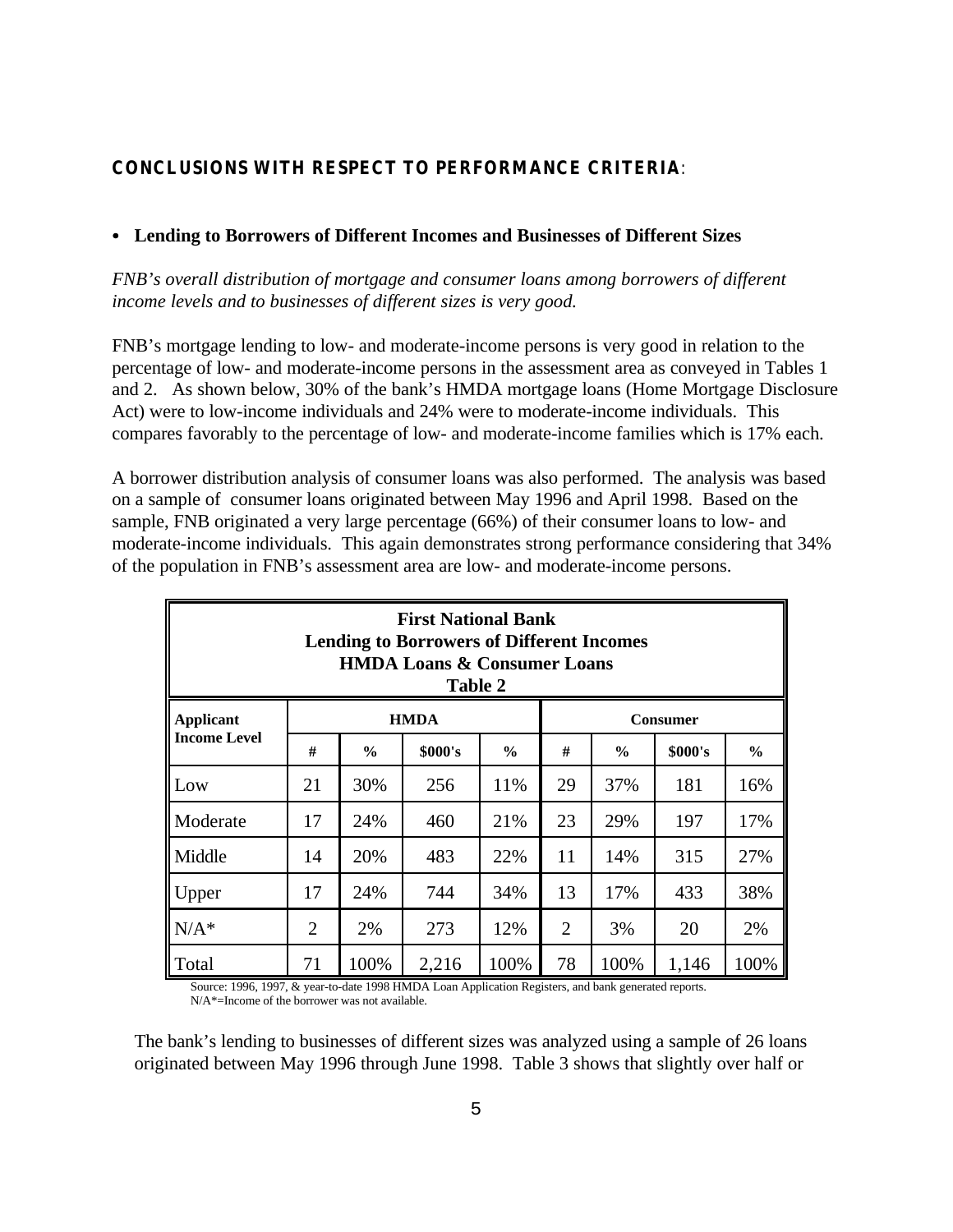54% of FNB's business loans have origination amounts of less than \$100,000. This indicates that FNB is making small dollar loans to businesses. In addition, the sample business loans were used to determine the bank's performance in lending to very small businesses based on revenue size. The sample revealed that approximately 65% of FNB's loans are to businesses with gross annual revenues less than \$1 million. This reflects good performance in lending to businesses of different sizes, primarily to small businesses.

| <b>First National Bank</b><br><b>Lending to Businesses of Different Sizes</b><br>Table 3 |    |      |       |      |  |  |  |  |
|------------------------------------------------------------------------------------------|----|------|-------|------|--|--|--|--|
| #<br>\$000's<br><b>Origination Amount</b><br>$\%$<br>$\frac{6}{6}$                       |    |      |       |      |  |  |  |  |
| \$0 to \$100,000                                                                         | 14 | 54%  | 400   | 8%   |  |  |  |  |
| \$100,00 to \$250,000                                                                    | 6  | 23%  | 1,098 | 22%  |  |  |  |  |
| \$250,00 to \$500,000                                                                    | 3  | 12%  | 1,138 | 22%  |  |  |  |  |
| \$500,000 to \$1,000,000                                                                 | 2  | 8%   | 1,262 | 25%  |  |  |  |  |
| More than \$1,000,000                                                                    | 1  | 3%   | 1,139 | 23%  |  |  |  |  |
| <b>TOTAL</b>                                                                             | 26 | 100% | 5,037 | 100% |  |  |  |  |
| Revenues $\le$ \$1 Million                                                               | 17 | 65%  | 1,008 | 20%  |  |  |  |  |
| Revenues $> $1$ Million                                                                  | 9  | 35%  | 4,029 | 80%  |  |  |  |  |
| <b>TOTAL</b><br>26<br>100%<br>5,037<br>100%                                              |    |      |       |      |  |  |  |  |

Source: Bank generated reports

#### C **Geographic Distribution of Loans**

*The dispersion of FNB's mortgage, consumer, and business loans in the assessment area is satisfactory in relation to the demographics of the defined area.*

Table 4 displays the geographic distribution of the bank's home mortgage loans. Specifically, it shows that FNB originated 32% of its mortgage loans in the moderate-income census tracts within the assessment area; however, FNB did not originate any mortgage loans in low-income areas. Further, the table shows the opportunity to make home loans in the low- and moderateincome census tracts in the assessment area. In the low-income areas, the opportunity is relatively low as only 1% of the housing units are owner-occupied. This helps explain why FNB did not penetrate the low-income tract with mortgage loans. In the moderate-income tracts the opportunity is greater at 9% and the bank penetrated these areas with 32% of its mortgage loans.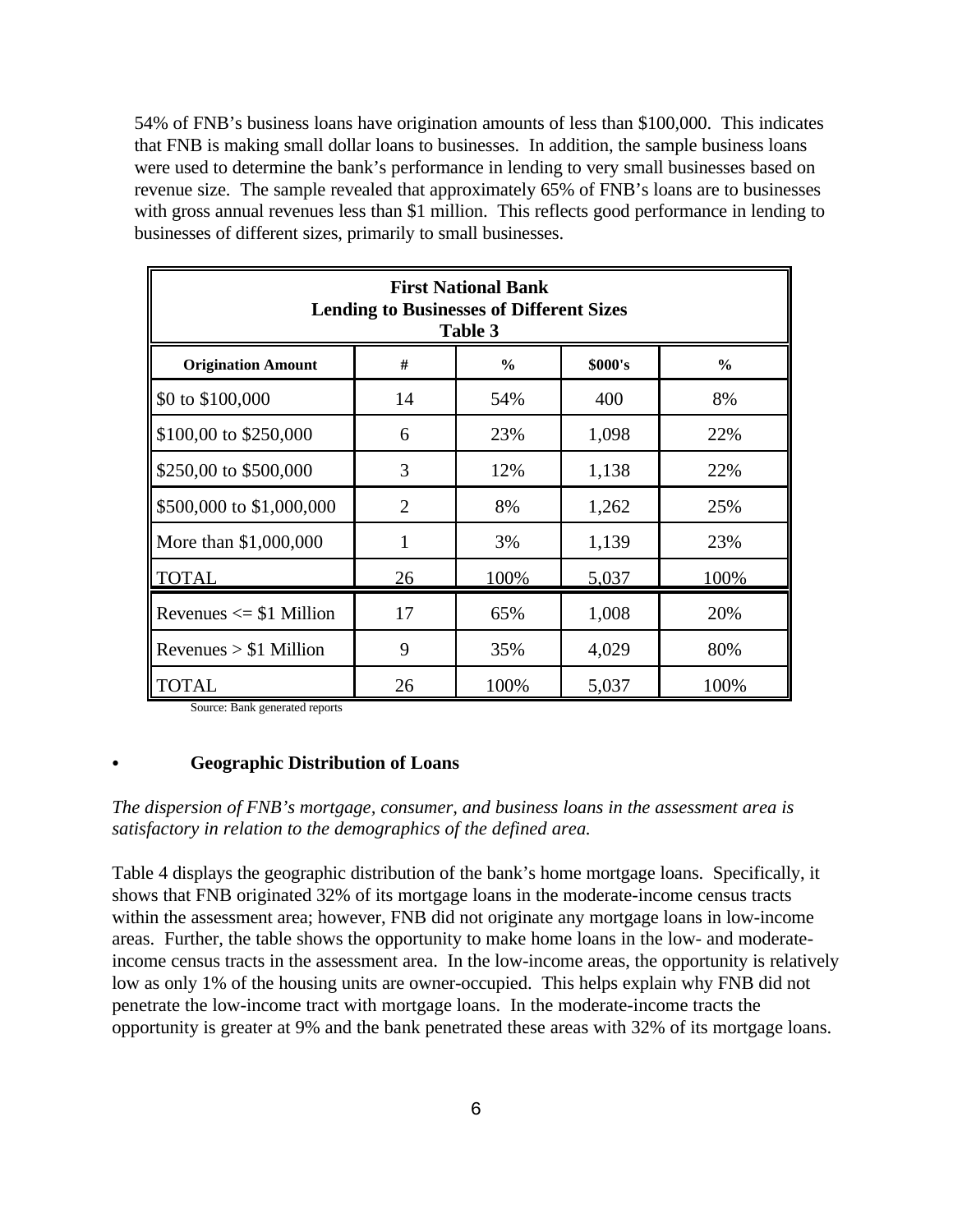| <b>First National Bank</b><br><b>Geographic Distribution - HMDA Loans</b><br><b>Table 4</b>                                                                                               |                |      |       |      |      |      |  |  |  |
|-------------------------------------------------------------------------------------------------------------------------------------------------------------------------------------------|----------------|------|-------|------|------|------|--|--|--|
| #<br>$\frac{6}{6}$<br>\$000's<br>$\frac{6}{6}$<br>Distribution of<br><b>Census Tract</b><br>Distribution of<br><b>Income Level</b><br><b>Census Tracts</b><br><b>Owner Occupied Units</b> |                |      |       |      |      |      |  |  |  |
| Low                                                                                                                                                                                       | $\overline{0}$ | 0%   | 0     | 0%   | 3%   | 1%   |  |  |  |
| Moderate                                                                                                                                                                                  | 23             | 32%  | 334   | 15%  | 17%  | 9%   |  |  |  |
| Middle                                                                                                                                                                                    | 29             | 41%  | 722   | 33%  | 47%  | 50%  |  |  |  |
| Upper                                                                                                                                                                                     | 18             | 25%  | 1,157 | 52%  | 33%  | 40%  |  |  |  |
| $N/A^*$                                                                                                                                                                                   |                | 2%   | 3     | 0%   | 0%   | 0%   |  |  |  |
| Total                                                                                                                                                                                     | 71             | 100% | 2,216 | 100% | 100% | 100% |  |  |  |

Source: 1996, 1997, and year-to-date 1998 HMDA Loan Application Registers \*N/A=The location of this loan was not obtained.

FNB's geographic distribution of consumer loans in the low- and moderate-income census tracts is good. An analysis of consumer loans originated between January 1996 and April 1998 was performed by management. The analysis concluded that 3% of the bank's consumer loans were originated in low-income areas while 25% were to moderate-income tracts. The consumer lending levels in these areas compare favorably to the percentage of census tracts that are lowand moderate-income areas as exhibited in previous tables.

| <b>First National Bank</b><br><b>Geographic Distribution - Consumer Loans</b><br>Table 5     |     |      |       |      |  |  |  |  |
|----------------------------------------------------------------------------------------------|-----|------|-------|------|--|--|--|--|
| \$000's<br>#<br>$\frac{0}{0}$<br>$\frac{0}{0}$<br><b>Census Tract</b><br><b>Income Level</b> |     |      |       |      |  |  |  |  |
| Low                                                                                          | 12  | 3%   | 28    | 0%   |  |  |  |  |
| Moderate                                                                                     | 104 | 25%  | 986   | 18%  |  |  |  |  |
| Middle                                                                                       | 186 | 45%  | 2,467 | 45%  |  |  |  |  |
| Jpper                                                                                        | 112 | 27%  | 2,010 | 37%  |  |  |  |  |
| Гоtal                                                                                        | 414 | 100% | 5,491 | 100% |  |  |  |  |

Source: Bank generated reports.

FNB's lending to small businesses in the low- and moderate-income census tracts is very favorable. An analysis of business loans originated between January 1996 and April 1998 in the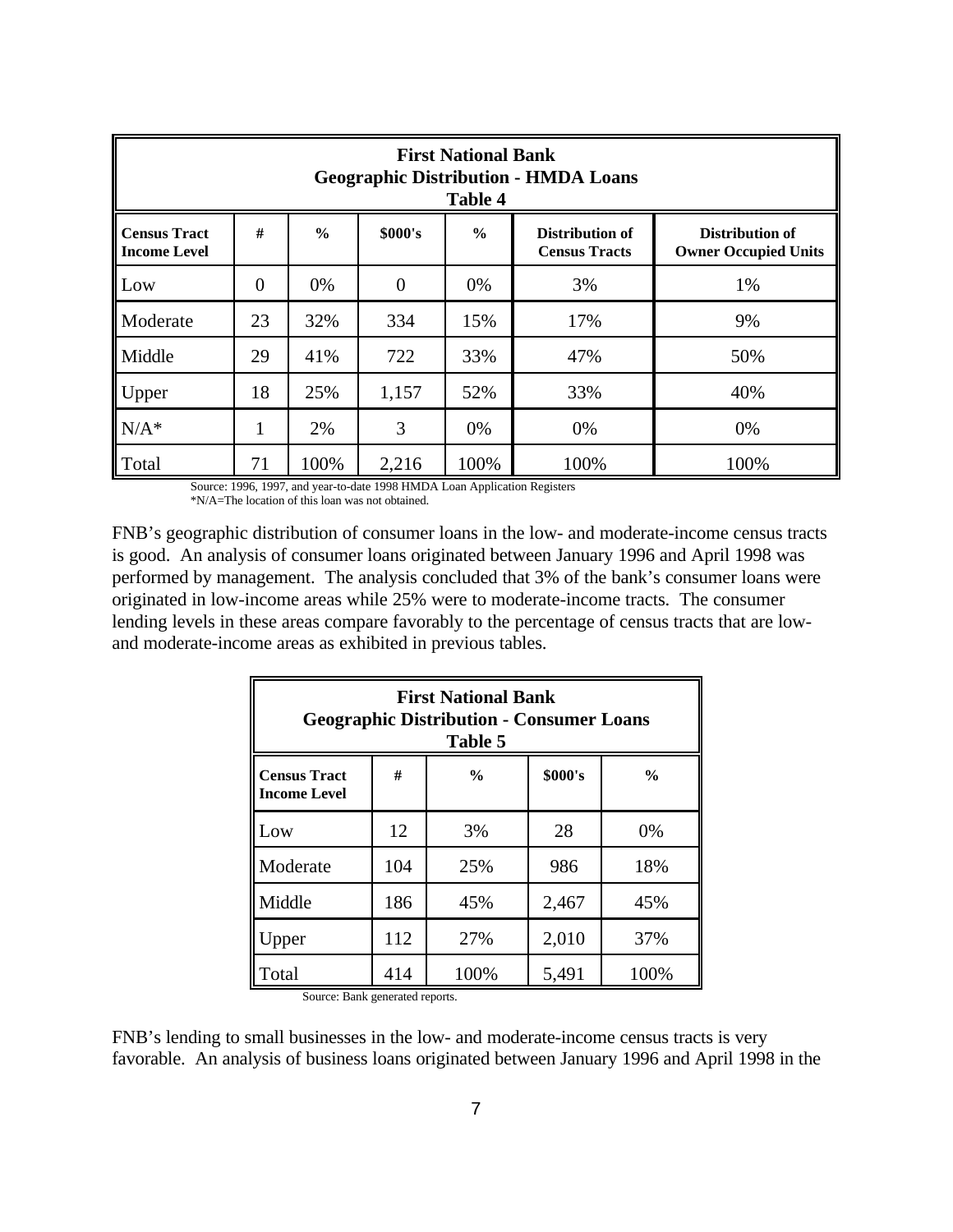low- and moderate-income areas was also performed by management. The distribution of loans compared to the percentage of businesses and census tracts is provided in Table 6. The table displays that approximately 36% of FNB's small business loans were originated in low- and moderate-income areas while only 17% of the businesses are located there and only 20% of the census tracts in the bank's assessment area are classified as such.

| <b>First National Bank</b><br><b>Geographic Distribution - Business Loans</b><br>Table 6 |     |               |                       |               |                                   |                                  |               |  |  |  |
|------------------------------------------------------------------------------------------|-----|---------------|-----------------------|---------------|-----------------------------------|----------------------------------|---------------|--|--|--|
| <b>Census</b><br><b>Tract</b><br><b>Income</b><br><b>Level</b>                           |     |               | <b>Business Loans</b> |               | <b>Distribution of Businesses</b> | <b>Distribution</b><br>of Census |               |  |  |  |
|                                                                                          | #   | $\frac{6}{9}$ | \$000's               | $\frac{6}{6}$ | #                                 | $\frac{6}{6}$                    | <b>Tracts</b> |  |  |  |
| Low                                                                                      | 8   | 4%            | 398                   | 3%            | 90                                | 2%                               | 3%            |  |  |  |
| Moderate                                                                                 | 60  | 32%           | 3,130                 | 22%           | 603                               | 15%                              | 17%           |  |  |  |
| Middle                                                                                   | 47  | 25%           | 4,029                 | 28%           | 1,524                             | 39%                              | 47%           |  |  |  |
| Upper                                                                                    | 70  | 39%           | 6,833                 | 47%           | 1,733                             | 44%                              | 33%           |  |  |  |
| Total                                                                                    | 185 | 100%          | 14,390                | 100%          | 3,950                             | 100%                             | 100%          |  |  |  |

Source: 1990 U.S. Census Data, Dun and Bradstreet, and Bank generated reports.

#### • Loan to Deposit Ratio

*FNB's loan-to-deposit ratio is reasonable in light of information from the performance context including, the bank's capacity to lend, their business strategy, demographic and economic factors as explained in the "Description of Assessment Area", and the lending opportunities available in FNB's assessment area.* 

The last CRA review was performed as of June 24, 1996. The average quarterly loan to deposit ratio since that time through the first quarter of 1998 is 71.36%. This ratio is calculated by dividing the bank's net loans by its total deposits. Additional information is provided in FNB's public file.

#### • Lending in the Assessment Area

*A majority of FNB's mortgage, business, and consumer loans are inside their assessment area which is reasonable based on the bank's strategy and location.*